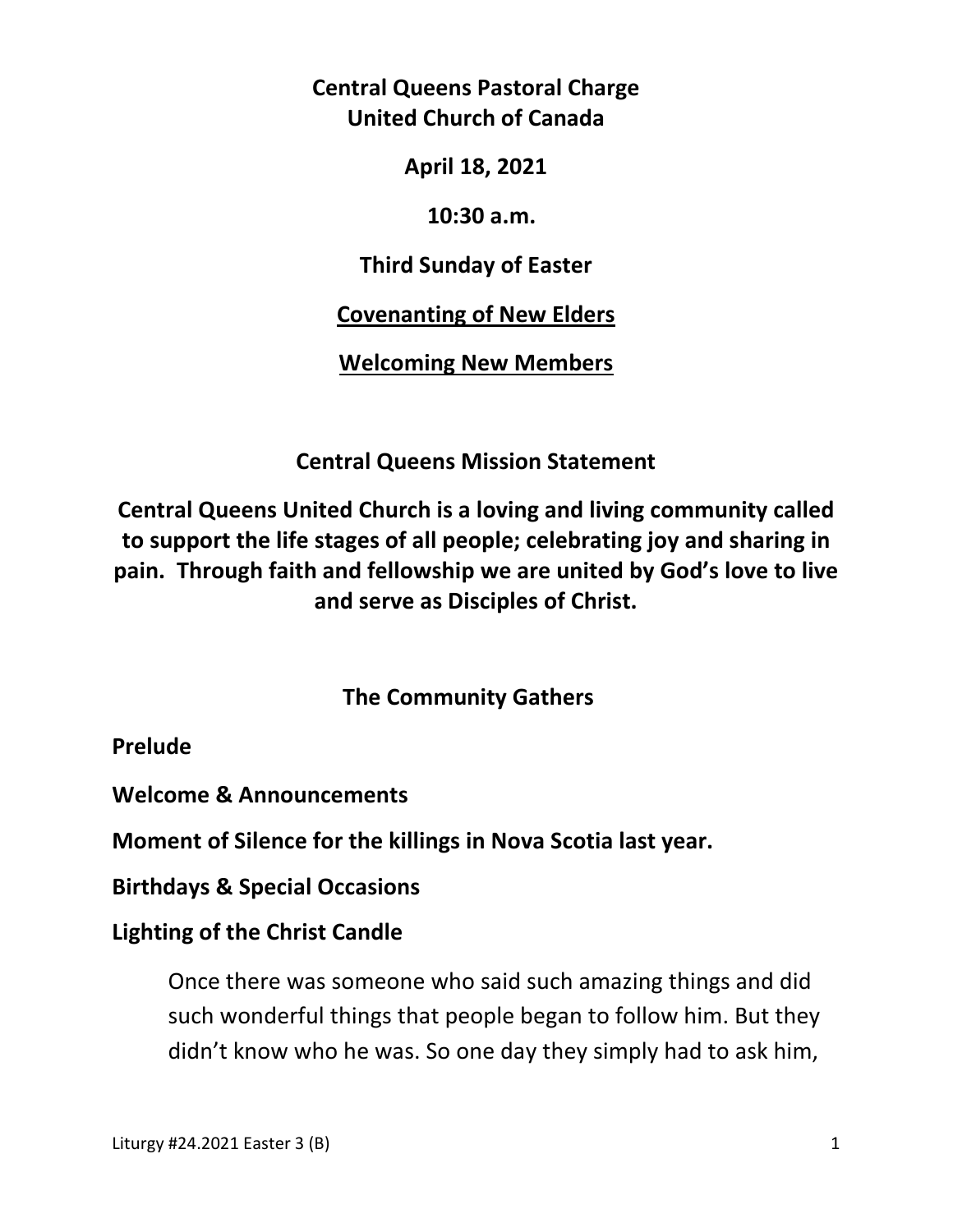"Who are you?" He replied, "I am the Light."

## **Quiet Preparation for Worship**

### **Bible Presentation**

**\*Introit** "You Are Holy" MV #45X3

# **\*Call to Worship**

We gather with joy, for Easter brings us new life.  **The Risen Christ is with us wherever we go.** 

 Love breaks all bonds and unites us in hope.  **Christ has defeated death. Let us rejoice and be glad!** 

 Come and worship with hearts full of praise.  **O God, receive our grateful Hallelujahs!** 

| *Hymn | "Come, Children, Join to Sing" | <b>VU #345</b> |
|-------|--------------------------------|----------------|
|       |                                |                |

# **Prayer of Approach**

 **God our Maker, we come before you this day, giving thanks for all the wonder in your creation: for the detailed perfection revealed in a baby's tiny fingers, in pussy willows unzipping their jackets to greet the spring, in each rock face worn by wind and water, witnessing to your ancient design like wrinkles around an aging smile. These details lift our hearts to praise you. So let the details of the story of the Risen Christ lift our hearts this day, that we may greet a new week as an occasion to discover God in our midst,**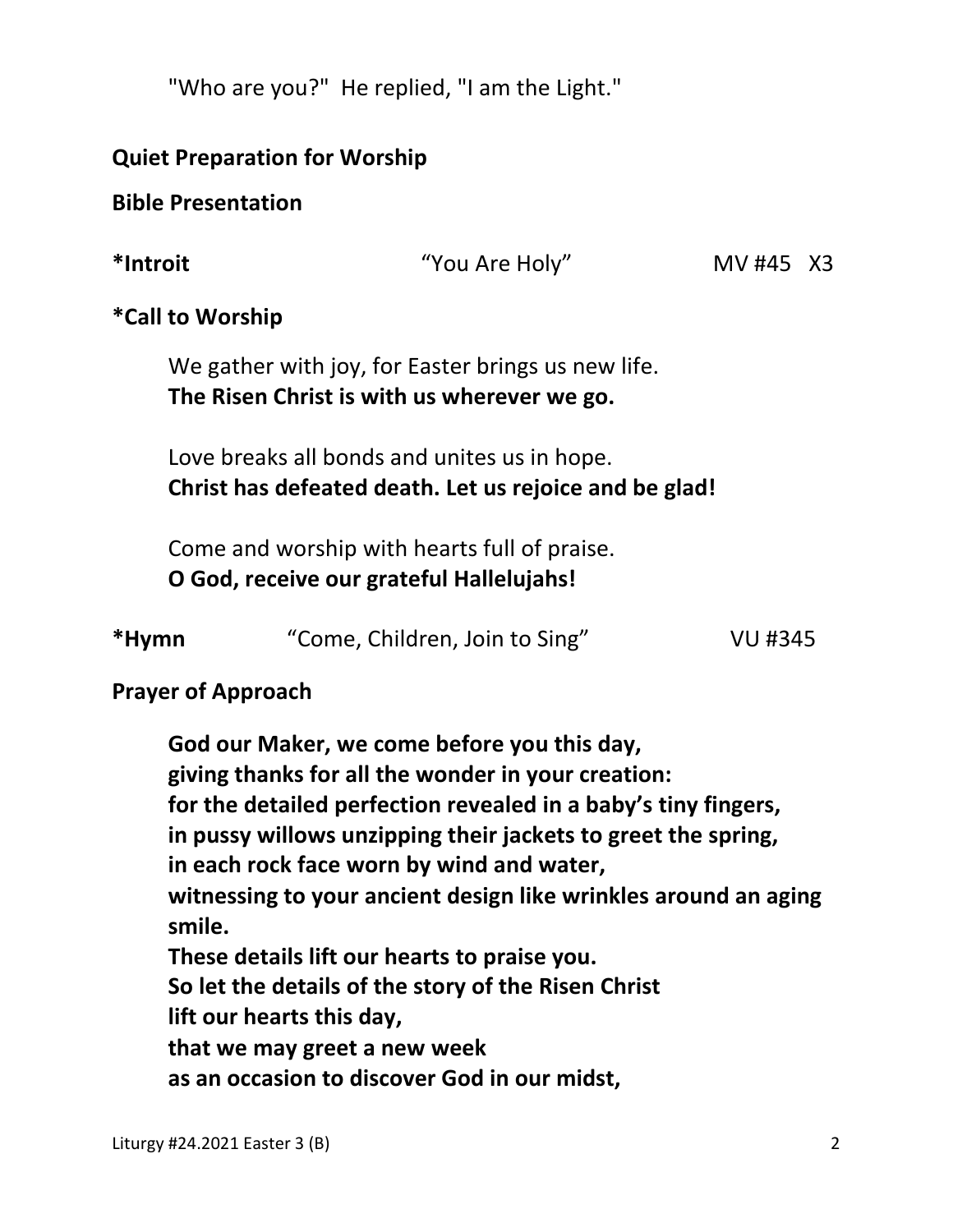# **making all things new with the springtime of your Spirit.**

With Jesus, we share in the ancient prayer…

### **Lord's Prayer**

**Our Father, who art in heaven, hallowed be thy name. Thy Kingdom come, thy will be done on earth, as it is in heaven. Give us this day our daily bread; and forgive us our trespasses, as we forgive those who trespass against us; and lead us not into temptation, but deliver us from evil. For thine is the kingdom, the power, and the glory, for ever and ever. Amen.** 

| <b>Hymn</b>        | "All Things Bright and Beautiful" | VU #291 vv. 1,2 |
|--------------------|-----------------------------------|-----------------|
| All God's Children |                                   |                 |
| <b>Hymn</b>        | "All Things Bright and Beautiful" | VU #291 vv. 4,5 |

## **Listening for God's Word**

**Sacred Word** 

### **Acts 3:12–19**

When Peter saw it, he addressed the people, "You Israelites, why do you wonder at this, or why do you stare at us, as though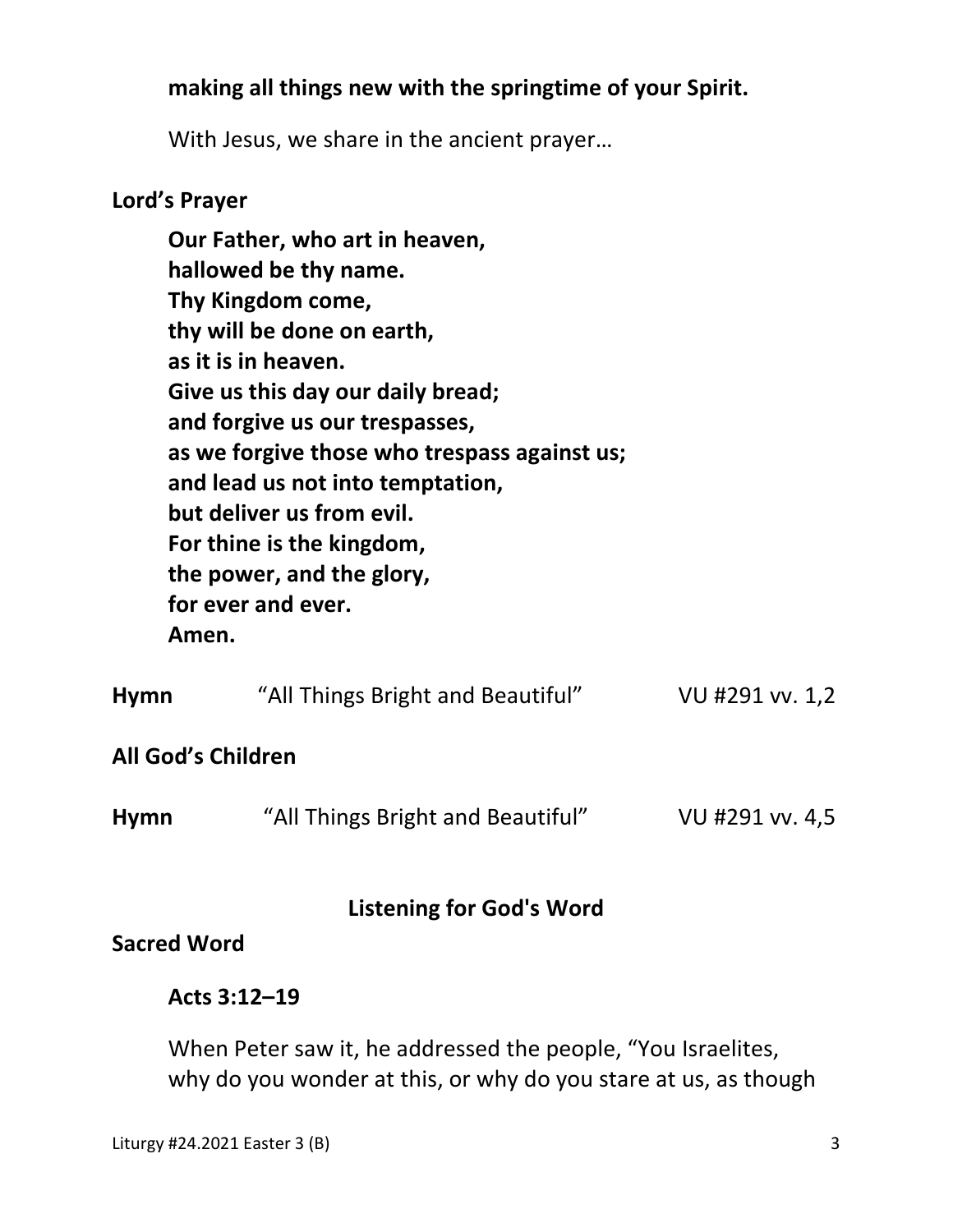by our own power or piety we had made him walk? The God of Abraham, the God of Isaac, and the God of Jacob, the God of our ancestors has glorified his servant Jesus, whom you handed over and rejected in the presence of Pilate, though he had decided to release him. But you rejected the Holy and Righteous One and asked to have a murderer given to you, and you killed the Author of life, whom God raised from the dead. To this we are witnesses. And by faith in his name, his name itself has made this man strong, whom you see and know; and the faith that is through Jesus has given him this perfect health in the presence of all of you.

"And now, friends, I know that you acted in ignorance, as did also your rulers. In this way God fulfilled what he had foretold through all the prophets, that his Messiah would suffer. Repent therefore, and turn to God so that your sins may be wiped out.

 **Psalm 4** VU #727

# **Luke 24:36***b***–48**

While they were talking about this, Jesus himself stood among them and said to them, "Peace be with you." They were startled and terrified, and thought that they were seeing a ghost. He said to them, "Why are you frightened, and why do doubts arise in your hearts? Look at my hands and my feet; see that it is I myself. Touch me and see; for a ghost does not have flesh and bones as you see that I have." And when he had said this, he showed them his hands and his feet. While in their joy they were disbelieving and still wondering, he said to them, "Have you anything here to eat?" They gave him a piece of broiled fish, and he took it and ate in their presence.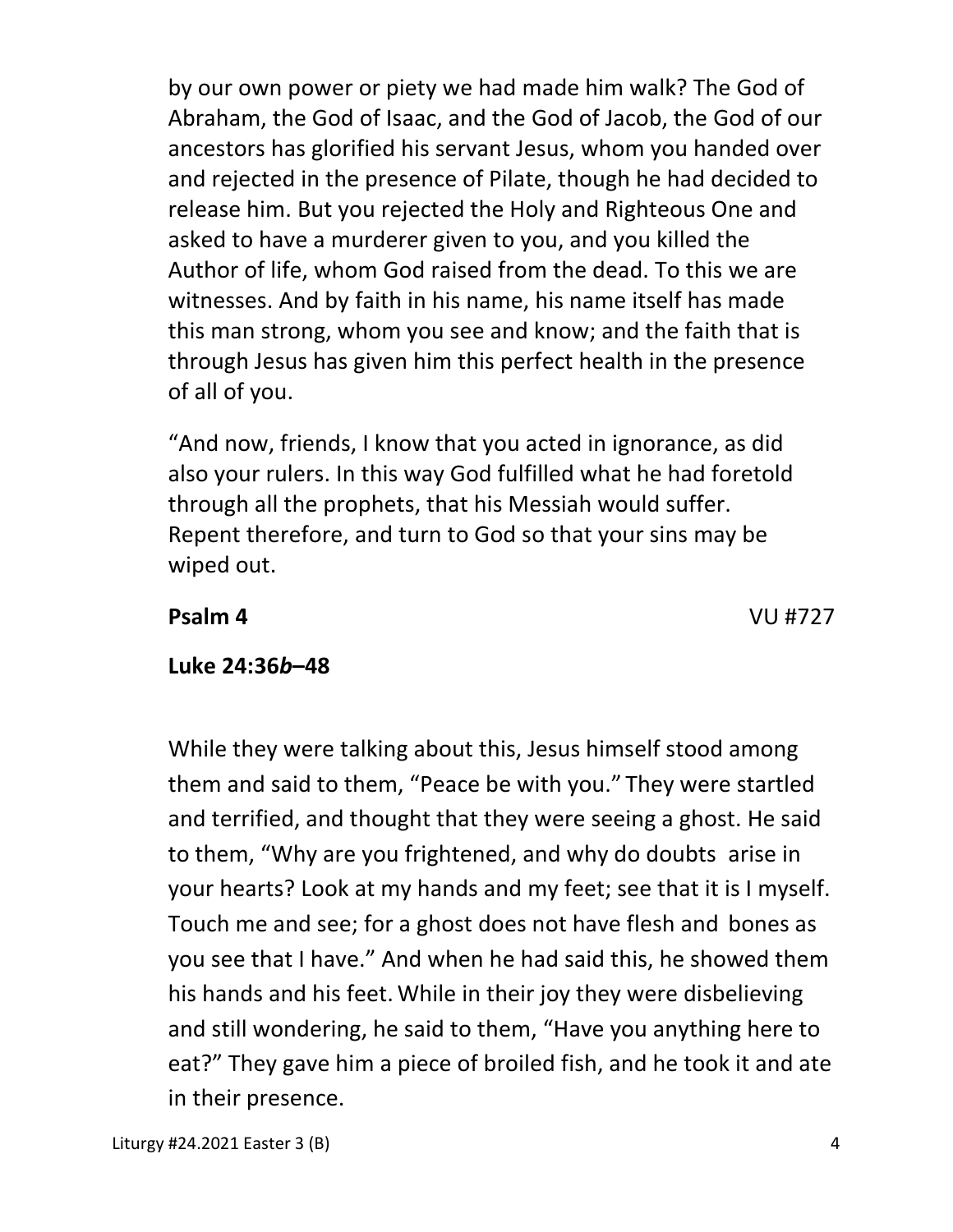Then he said to them, "These are my words that I spoke to you while I was still with you—that everything written about me in the law of Moses, the prophets, and the psalms must be fulfilled." Then he opened their minds to understand the scriptures, and he said to them, "Thus it is written, that the Messiah is to suffer and to rise from the dead on the third day, and that repentance and forgiveness of sins is to be proclaimed in his name to all nations, beginning from Jerusalem. You are witnesses of these things.

### **Anthem**

**Sermon** 

**Reflective Music** 

### **Responding to God's Word**

**Covenanting with Elders** 

### **Welcoming New Members**

### **Offertory Invitation**

Our lives overflow with blessing and goodness in Christ and in creation. Out of the bounty with which God has blessed us, let us present to God our offering with overflowing thankfulness. We give as we are able, we give as we are called.

```
Offertory "Your Work, O God, Needs Many Hands" VU #537
```
### **\*Presentation of Offering**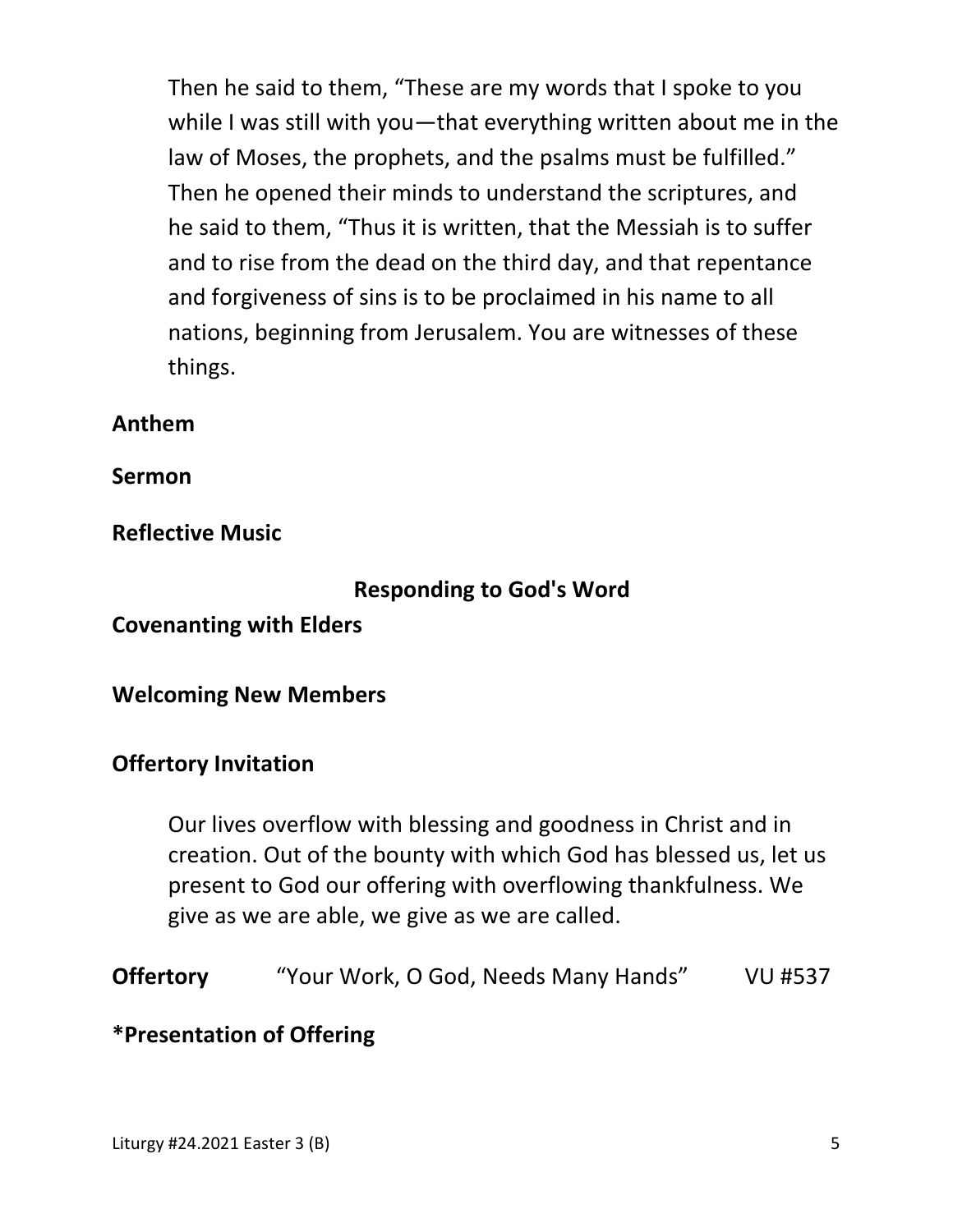## **\*Offertory Prayer**

**God our Maker, you have given us life in a world filled with so much abundance. In Christ you have given us new life and abundant hope. We offer our gifts to you, knowing they are part of your abundance. Bless them and bless us, that we may bring hope and new life in Christ's name to a world that so badly needs these gifts. Amen.** 

#### **Prayers of Thanksgiving and Intercession**

God our Maker, source of Easter power and hope, you have walked with your faithful people through many generations, people facing challenge and uncertainty, people seeking your purpose and promise. We still face challenges and uncertainty, even with Easter in our hearts. Walk with us and with those for whom we pray for this day, so that your resurrecting power may lead us in lives of faithfulness. In the name of Christ our Risen Lord,

#### **Hear our prayer.**

 We pray for children and young people who must think about the future in uncertain times facing threats new to this generation like the pandemic and climate change. Give them hope rooted in the knowledge that their lives matter to you. Show them how to make a difference in the world, whatever threats they face as they grow. In the name of Christ our Risen Lord,  **Hear our prayer.** 

We pray for people for whom age or experience, illness or disability create barriers to full participation in your world. Surround each one in pain or despair with your comfort and renew in each one a sense of dignity and purpose. Show them how much they matter to you and to us. In the name of Christ our Risen Lord,  **Hear our prayer.** 

Liturgy #24.2021 Easter 3 (B) 6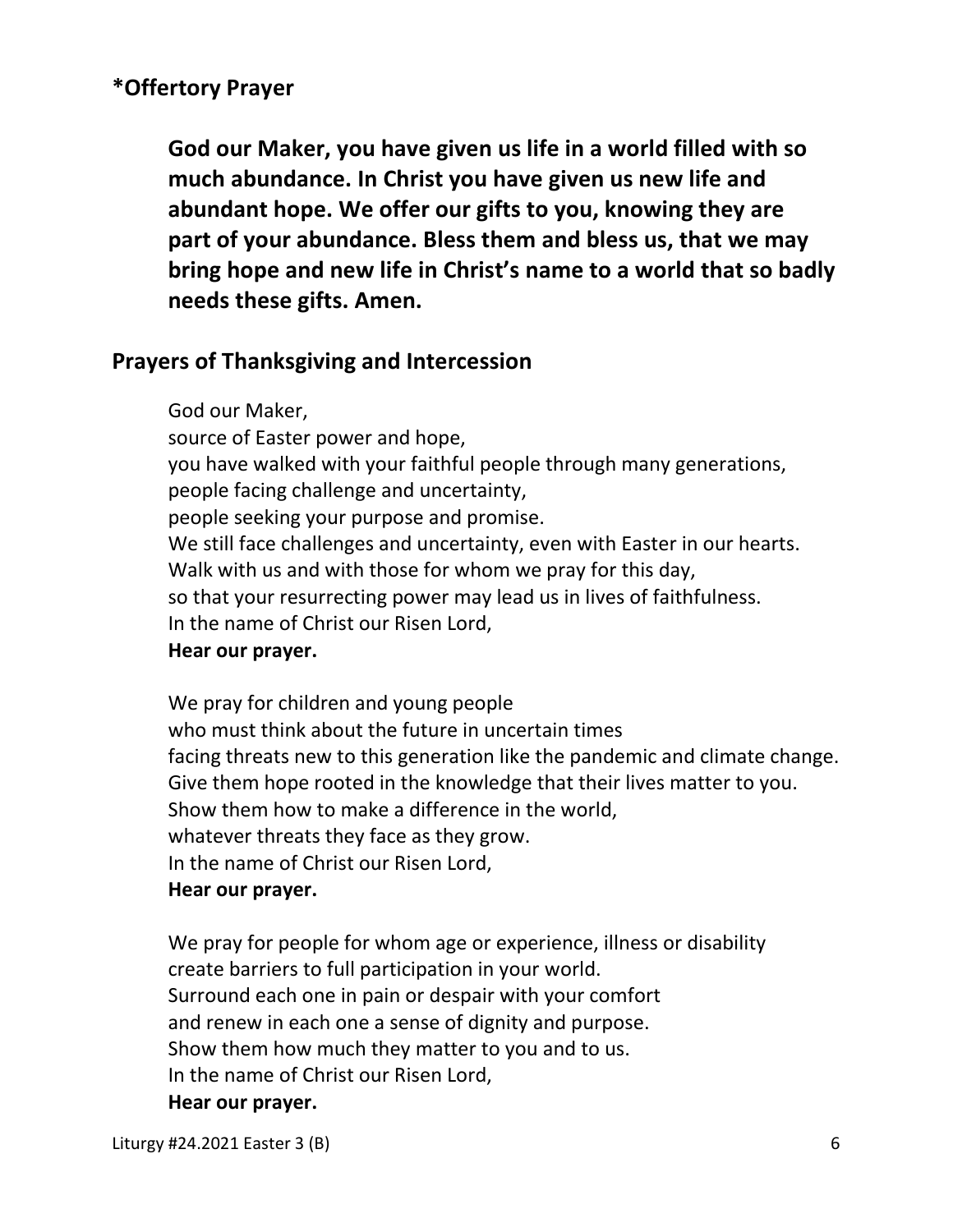We pray for all those facing grief and loss in these difficult days when it is still so hard to gather for support.

 Stay with those who must rearrange their lives without their beloved. Give them strength and comfort through your promise of resurrection. We pray for communities challenged by forces beyond their control natural disaster, political strife and the economic consequence of the pandemic.

 Give courage to those facing challenges, and wisdom to those who lead, so that well-being may be restored soon

and hope for the future prevail.

In the name of Christ our Risen Lord,

#### **Hear our prayer.**

As Earth Day approaches this week,

 we remember before you the struggles within your creation, creatures losing habitat, unique species dying out, oceans filled with plastic, the climate warming and the havoc that results for all of us. Jesus, you are the firstborn of all creation; Help us to honour you by caring for the earth and its fragile balances

in the ways we live and the priorities we set.

**\*Hymn** "Walk With Me" VU# 649

# **\*Blessing**

Go out this day knowing that you are witnesses to the risen Christ. **With her eyes open to wonder, their minds attuned to goodness, with our souls aware of what fears and doubts still remain but with our hearts open to joy and forgiveness, we go in peace to love and serve the world.** 

## **Choral Amen**